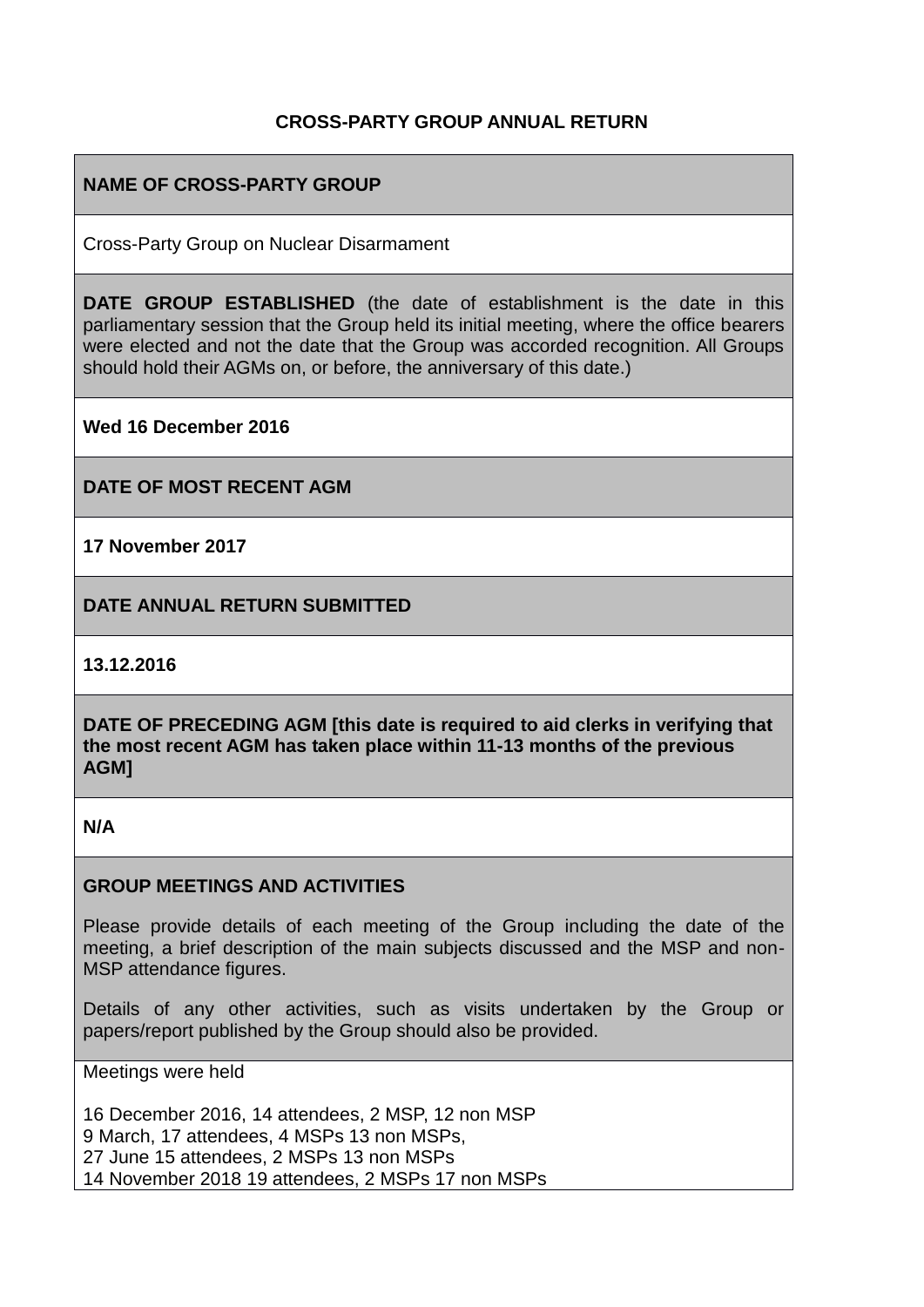MSPs worked with civil society members to ensure that the Scottish Parliament's work has been highlighted and represented at international disbarment conferences, including negotiations at the UN for the Treaty to Abolish Nuclear Weapons and the Non Proliferation Treaty Review Preparatory Committee, as well as providing robust information from such negotiations to support parliamentarians and their staff in developing and implementing policy.

The Nuclear Disarmament Cross Party Group has this year to highlighted the Treaty to Prohibit Nuclear Weapons (July 2017), and The International Campaign to Abolish Nuclear Weapons being awarded this year's Nobel Peace Prize (October 2017) on account of their work for it. This has been done through questions and motions in the chamber, by informing all MSPs of the opportunity to sign up to the International Parliamentarians Pledge to support it, and by the messages to the Treaty Conference President from our FM delivered by Bill Kidd MSP in his role as Convenor of this group.

**Two significant reports** have been produced by civil society organisations with input obtained through Parliamentarians: *Trident and Its Successor Programme*, the non renewal employment diversification report undertaken by the Jimmy Reid Foundation, and more recently the Nukewatch report, *Unready Scotland*, on preparedness (or not) in Scotland to deal with an accident or incident with the convoy that trucks warheads between Coulport and Burghfield.

### **The Group co-hosted additional events in the Parliament: December 2016**

*Meeting on Nuclear Risk* (UN House with Paul Wheelhouse MSP, Minister, Dr Rebecca Johnson Acronym Institute, Beatrice Fihn ICAN) *Launch of Report* on Trident and Jobs (Jimmy Reid Foundation) **March** 

*Kazakhstan disarmament* (PNND, Marzhan Nurzhan)

*Survival stories for the Ban Treaty* (Hibakusha Stories, Midori Yamada and Reika Yamada) meeting with FM

### **September**

*War in the Yemen*, and the *Signing the Treaty to Prohibit Nuclear Weapons* (UNA and ICAN)

**December 2017** *Meeting with FM to present torch for Oslo Nobel Peace prize celebrations*

# **MSP MEMBERS OF THE GROUP**

Please provide names and party designation of all MSP members of the Group.

**Bill Kidd SNP, Bob Doris SNP, Ivan McKee SNP, Jenny Gilruth, SNP Richard Leonard Scottish Labour,**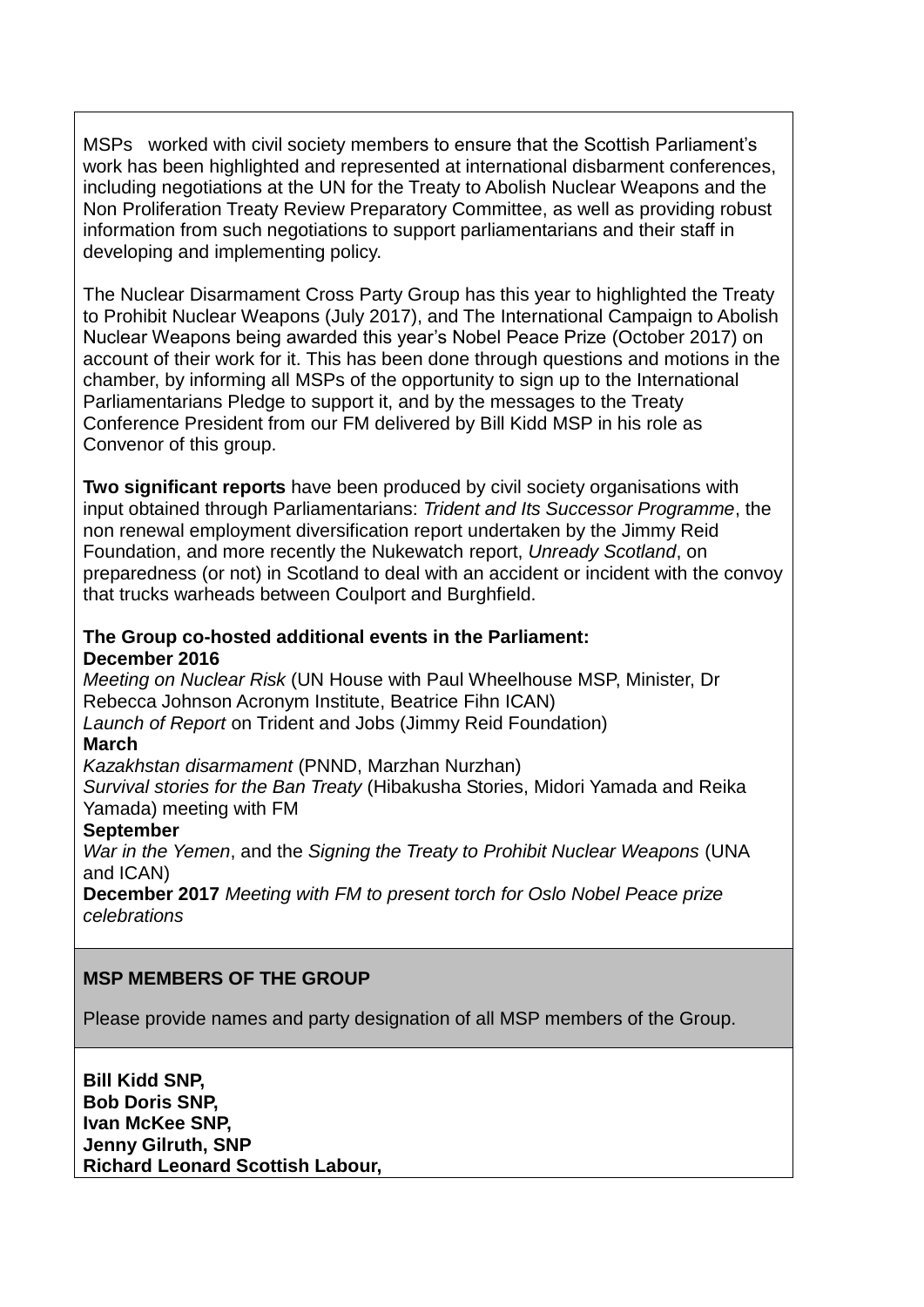| <b>Richard Lochhead SNP,</b>         |
|--------------------------------------|
| <b>Andy Wightman Greens,</b>         |
| Claudia Beamish Scottish Labour,     |
| <b>Elaine Smith Scottish Labour,</b> |
| <b>John Finnie Greens,</b>           |
| <b>Mark Ruskell Greens,</b>          |
| <b>Neil Finlay Scottish Labour,</b>  |
| <b>Ross Greer Greens,</b>            |
| <b>Ruth Maguire SNP,</b>             |
| <b>Sandra White SNP and</b>          |
| <b>Patrick Harvie Greens.</b>        |
|                                      |

## **NON-MSP MEMBERS OF THE GROUP**

For organisational members please provide only the name of the organisation, it is not necessary to provide the name(s) of individuals who may represent the organisation at meetings of the Group.

| <b>Individuals</b> | Janet Fenton                                                                       |
|--------------------|------------------------------------------------------------------------------------|
| Organisations      | Scottish Campaign for Nuclear Disarmament<br>International Voluntary Service (IVS) |
|                    | Women's International League for Peace & Freedom                                   |
|                    | Peace & Justice Centre                                                             |
|                    | <b>Nukewatch Scotland</b>                                                          |
|                    | <b>Trident Ploughshares</b>                                                        |
|                    | <b>United Nations House Scotland</b>                                               |
|                    |                                                                                    |

## **GROUP OFFICE BEARERS**

Please provide names for all office bearers. The minimum requirement is that two of the office bearers are MSPs and one of these is Convener – beyond this it is a matter for the Group to decide upon the office bearers it wishes to have. It is permissible to have more than one individual elected to each office, for example, co-conveners or multiple deputy conveners.

| Convener               | <b>Bill Kidd MSP</b>      |
|------------------------|---------------------------|
| <b>Deputy Convener</b> | <b>Patrick Harvie MSP</b> |